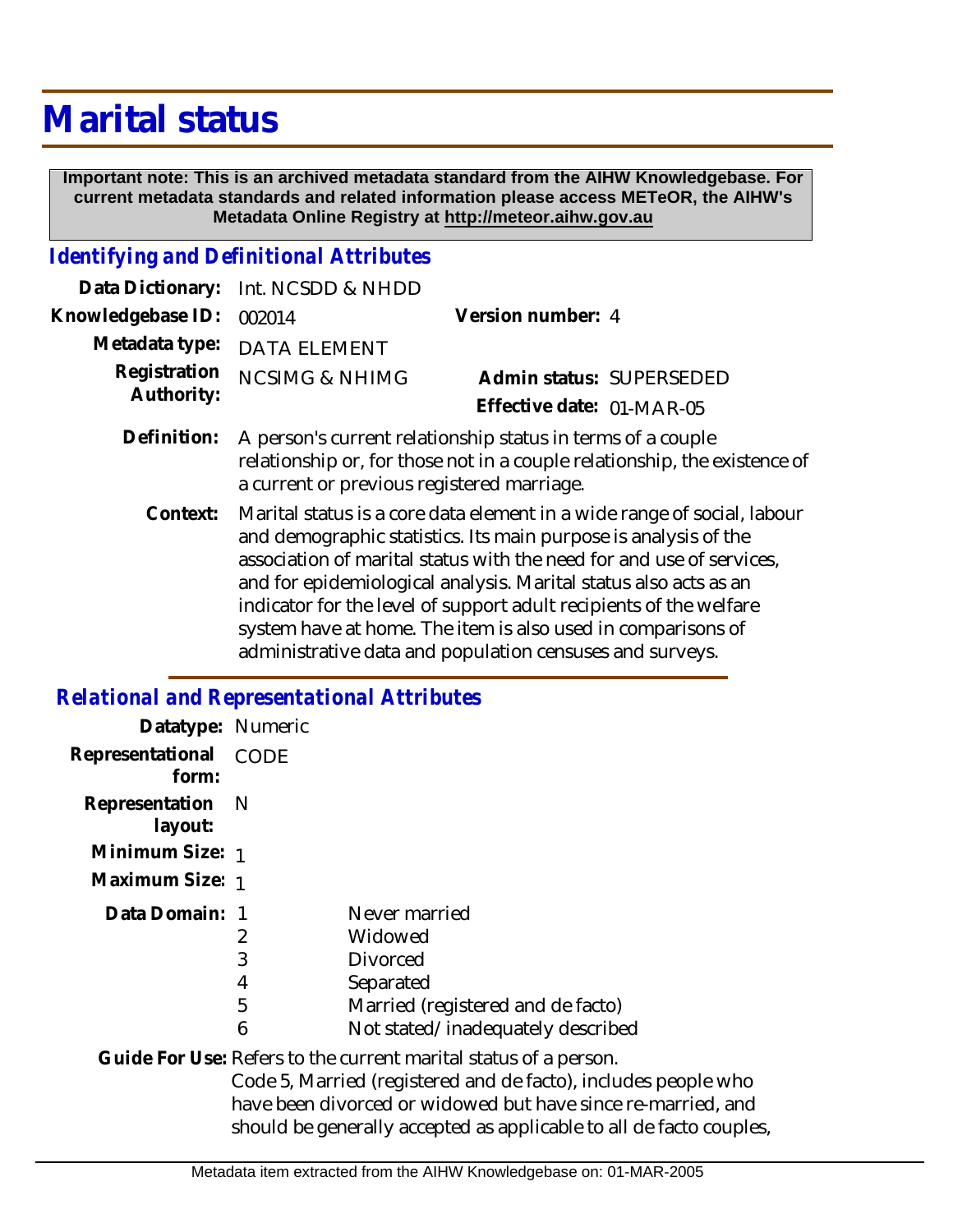including of the same sex.

Code 2, Widowed, and Code 4, Separated, usually refer to registered marriages but when self reported may also refer to de facto marriages.

Code 6, Not stated/inadequately described, is not for use on primary collection forms. It is primarily for use in administrative collections when transferring data from data sets where the item has not been collected.

Collection Methods: This data element collects information on social marital status. The recommended question module is:

Do you/Does the person usually live with a partner in a registered or de facto marriage?

Yes, in a registered marriage

Yes, in a defacto marriage

No, never married

No, separated

No, divorced

No, widowed

It should be noted that information on marital status is collected differently by the ABS, using a set of questions. However, the question outlined above is suitable and mostly sufficient for use within the health and community services fields. See below (Source document) for information on how to access the ABS standards. While agencies are encouraged to use the recommended question described above, it is acknowledged that this is not always possible in practice. For example, where the data collection is a by-product of the provision of a health or community service, the information may be ascertained using different means. However, the recommended question should be used wherever practically possible.

Related metadata: supersedes the NCSDD data element Marital status version 1 supersedes the NHDD data element Marital status version 3

# *Administrative Attributes*

| Source Document: The ABS standards for the collection of Social and Registered<br>marital status appear on the ABS Website.<br><http: abs@.nsf="" ausstats="" statslibrary="" www.abs.gov.au="">,<br/>select: Other ABS Statistical Standards/Standards for Social,<br/>Labour and Demographic Variables/Demographic Variables.</http:> |
|-----------------------------------------------------------------------------------------------------------------------------------------------------------------------------------------------------------------------------------------------------------------------------------------------------------------------------------------|
| Source Organisation: Australian Bureau of Statistics.<br>National Health Data Committee.<br>National Community Services Data Committee.                                                                                                                                                                                                 |

**Comments:** This metadata item is common to both the National Community